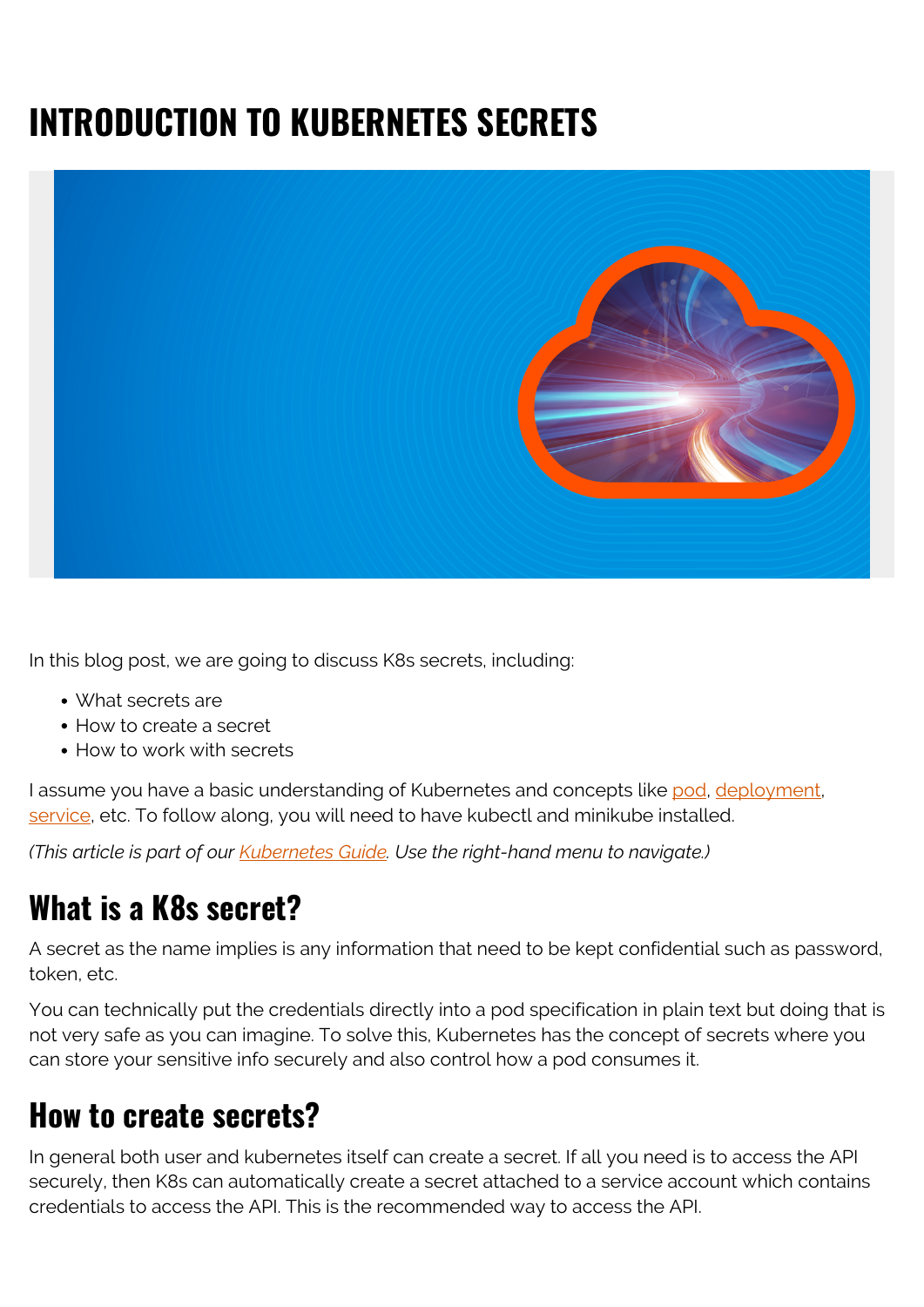In the situation where we need to create our own secret for other uses, we can do that as well. Take for example we have a pod running our application that need to access another system with the username "*example-user*" and password "*example-password*", how do we create the secret and get our pod to recognize and use the credentials? We can create it manually or with a yaml file or "kubectl create".

#### **Manually create a secret**

To create secret manually, we must first convert the string to base64.

```
$ echo -n 'example-user' | base64
4oCYZXhhbXBsZS11c2Vy4oCZ
```

```
$ echo -n 'example-password' | base64
4oCYZXhhbXBsZS1wYXNzd29yZOKAmQ==
```
Then we create a yaml file (example.yaml) with our secret specs.

```
apiVersion: v1
kind: Secret
metadata:
   name: demo
type: Opaque
data:
   username: 4oCYZXhhbXBsZS11c2Vy4oCZ
   password: 4oCYZXhhbXBsZS1wYXNzd29yZOKAmQ==
```
We can check if secret was created

| \$ kubectl get secret |                                     |             |            |
|-----------------------|-------------------------------------|-------------|------------|
| <b>NAME</b>           | TYPF                                | <b>DATA</b> | <b>AGE</b> |
| default-token-v8ggd   | kubernetes.io/service-account-token |             | 6m         |
| demo                  | <b>Opague</b>                       |             | 11s        |

As you can see we have a system generated secret and the one we just created. We can also describe our secret just to make sure our secret is not in plain text.

Type: Opaque

Data  $---$ username: 18 bytes password: 22 bytes

#### **Create secret with kubectl**

We can also create secret from a file that contains the credentials. So for example we could create the same secret by saving the username in a file called username.txt and password in password.txt. We can then run "*kubectl create secret generic demo-creds --from-file=./username.txt --fromfile=./password.txt*".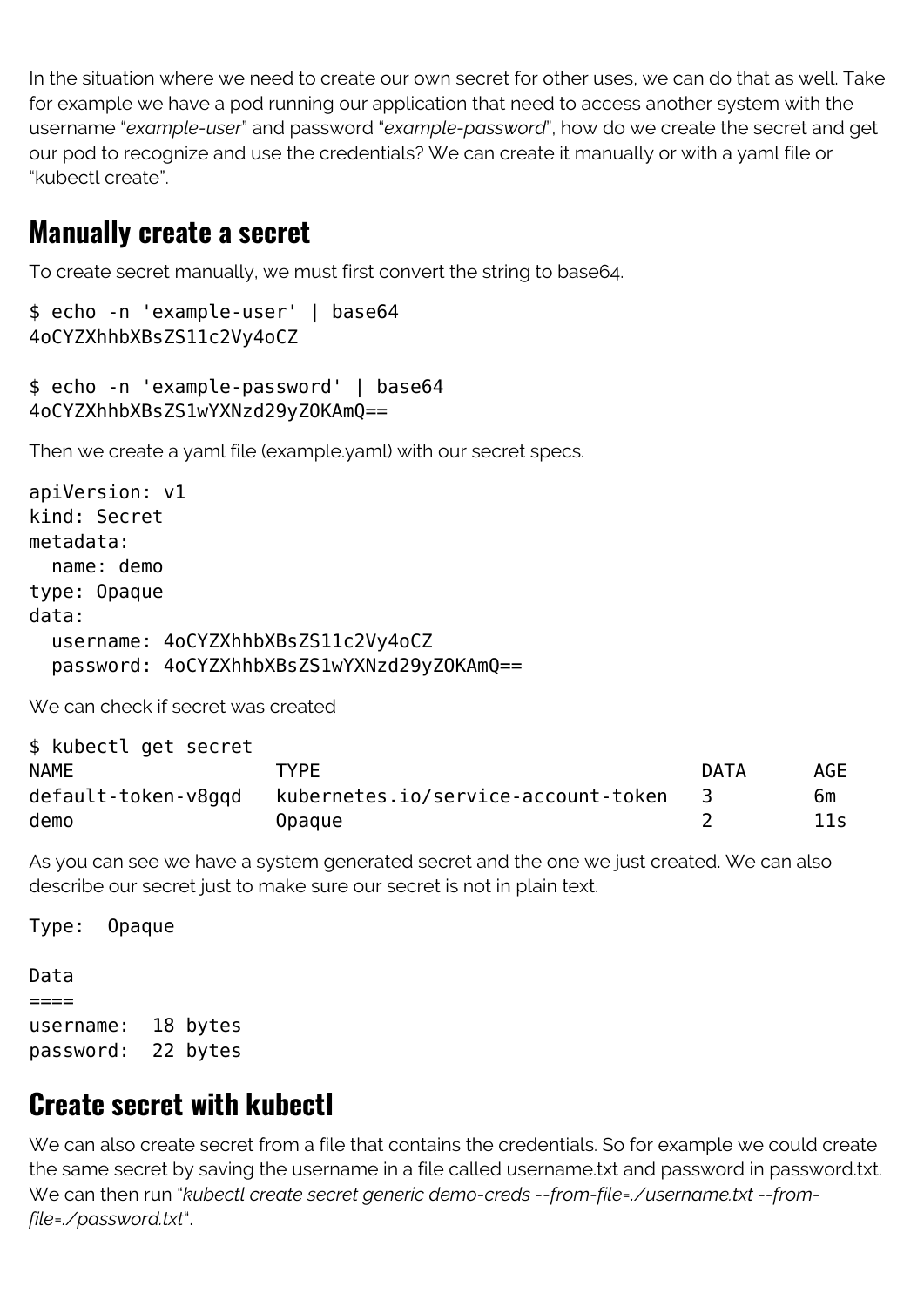# **How to use the secret?**

There are two ways to consume the secret we created above:

- Data volume
- Env variable

We will demonstrate both with a simple example.

### **Consuming secret in a volume**

To consume secret in a volume, we must first make sure that the volume is defined in the pod manifest and the name of the secret is specified so that container can use it. We can also do things like change file path and permissions.

```
apiVersion: v1
kind: Pod
metadata:
  name: volume-pod
spec:
  containers:
   - name: mycontainer
     image: redis
     volumeMounts: #We mount our volume
     - name: foo
      mountPath: "/etc/foo"
      readOnly: true
  volumes: #We use the volume and defined our secret
   - name: foo
     secret:
      secretName: demo
We can see that our secret is in use
Volumes:
   foo:
    Type: Secret (a volume populated by a Secret)
     SecretName: demo
     Optional: false
   default-token-v8gqd:
     Type: Secret (a volume populated by a Secret)
     SecretName: default-token-v8gqd
     Optional: false
```
Now to verify that the secret is what we defined above, we can use "kubectl exec" to get into the container and check.

```
$ kubectl exec -ti mypod bash
root@mypod:/data# cat /etc/foo/username
'Example-user'
```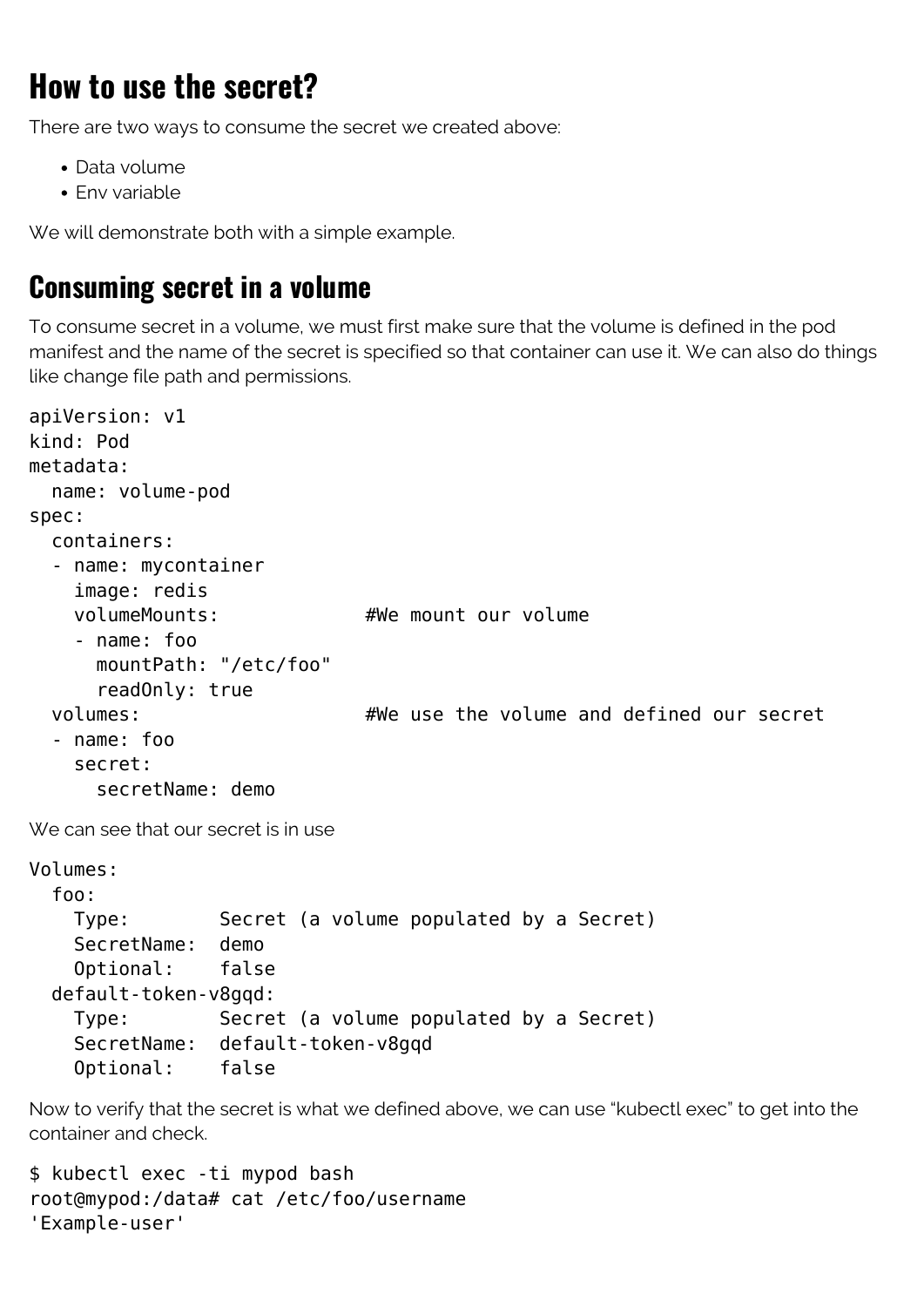#### root@mypod:/data# cat /etc/foo/password 'example-password'

We can see that the container in the pod is in fact using the credentials we created above. Next let us see what it looks like using the same secret in env variable.

#### **Consuming secret in env variable**

```
apiVersion: v1
kind: Pod
metadata:
   name: secret-env-pod
spec:
   containers:
   - name: mycontainer
     image: redis
    env:
      - name: SECRET USERNAME
         valueFrom:
           secretKeyRef:
           name: demo #Name of secret
           key: username #secret key:
      - name: SECRET PASSWORD
         valueFrom:
           secretKeyRef:
             name: demo
             key: password
   restartPolicy: Never
```
As you can see, instead of the volumes, we are defining env[].valueFrom.secretKeyRef referencing the key in the secret. Let us see what this pod looks like after creating.

```
root@secret-env-pod:/data# env | grep SECRET
SECRET_PASSWORD='example-password'
SECRET_USERNAME='example-user'
```
## **Final tips for K8s secrets**

A few more things to keep in mind:

- When you update the secret that is already being consumed, Kubelet makes sure the key is automatically updated.
- A pod is not the only object that uses a secret, other parts of the system can also use a secret.
- A secret can be consumed by more than one pod.

# **Additional resources**

For more on Kubernetes, explore these resources: